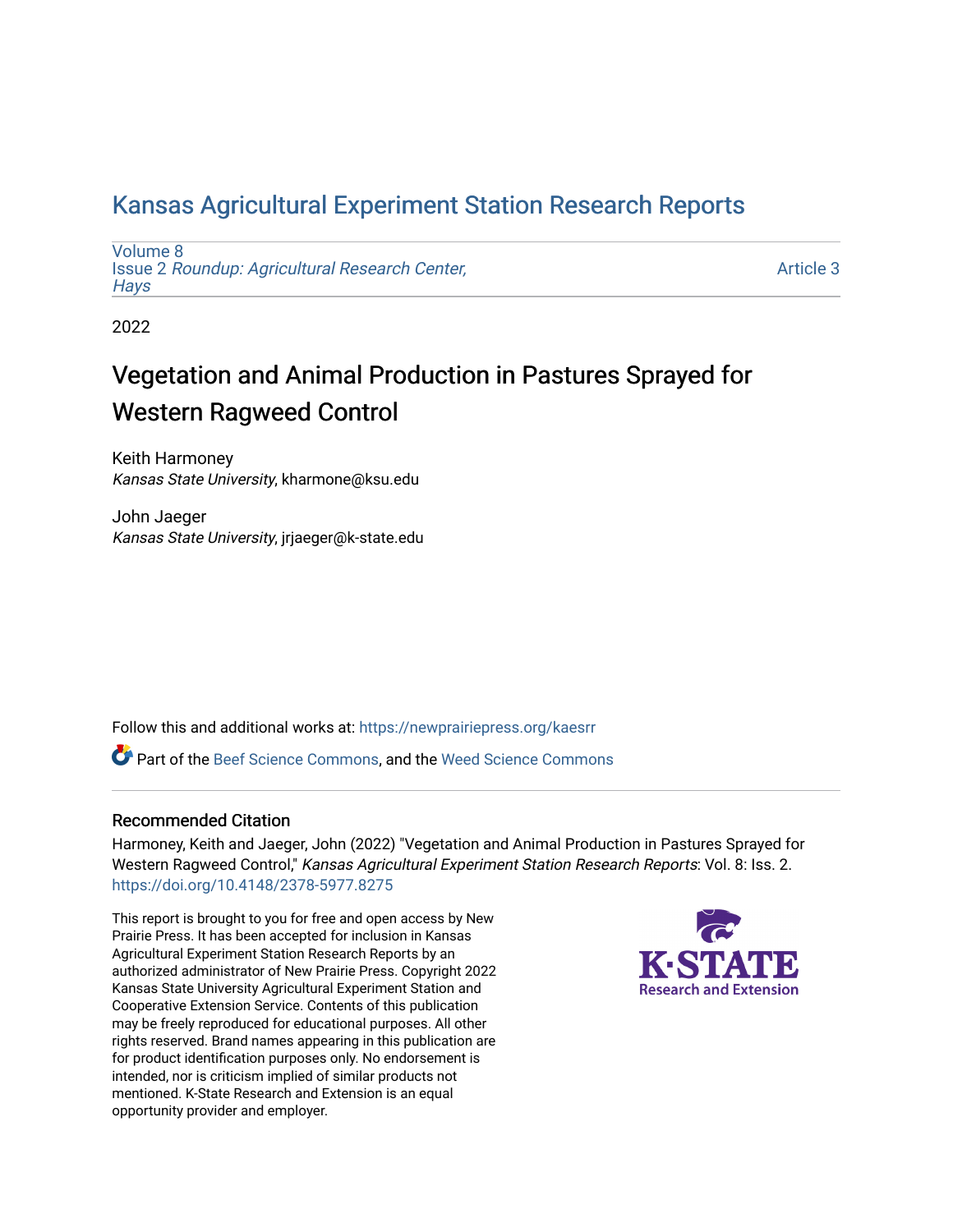## Vegetation and Animal Production in Pastures Sprayed for Western Ragweed Control

## **Abstract**

Western ragweed (Ambrosia psilostachya) is a common native forb found throughout Kansas native rangelands and in some seeded pastures. Over time, western ragweed can form dense colonies from growth of lateral creeping rootstalks with multiple buds that can initiate new growth and form an upright stem and plant. Past research has shown that western ragweed does not compete with native grass production until ragweed contributes over approximately 35% of the forage dry matter of a pasture area. Cattle have utilized western ragweed in past long-term historical grazing trials. In a previous long-term trial at Hays, KS, western ragweed was the most common forb found in light and moderately stocked pastures. Frequency of western ragweed was greatest in pastures with light stocking rates, and frequency of western ragweed declined by nearly 50% in moderately stocked pastures because animals utilized the western ragweed. In heavy stocking rate pastures, western ragweed was found in only trace amounts because of greater animal use. However, producers still question if cattle utilize western ragweed and achieve adequate gains in pastures with high western ragweed populations. Therefore, we conducted a grazing trial to determine if controlling western ragweed in pasture improved stocker animal gains compared to pastures with no ragweed control.

### Keywords

body weight gain, dicamba, dry matter composition, native forb, proportion, stocker animals

#### Creative Commons License



This work is licensed under a [Creative Commons Attribution 4.0 License](https://creativecommons.org/licenses/by/4.0/).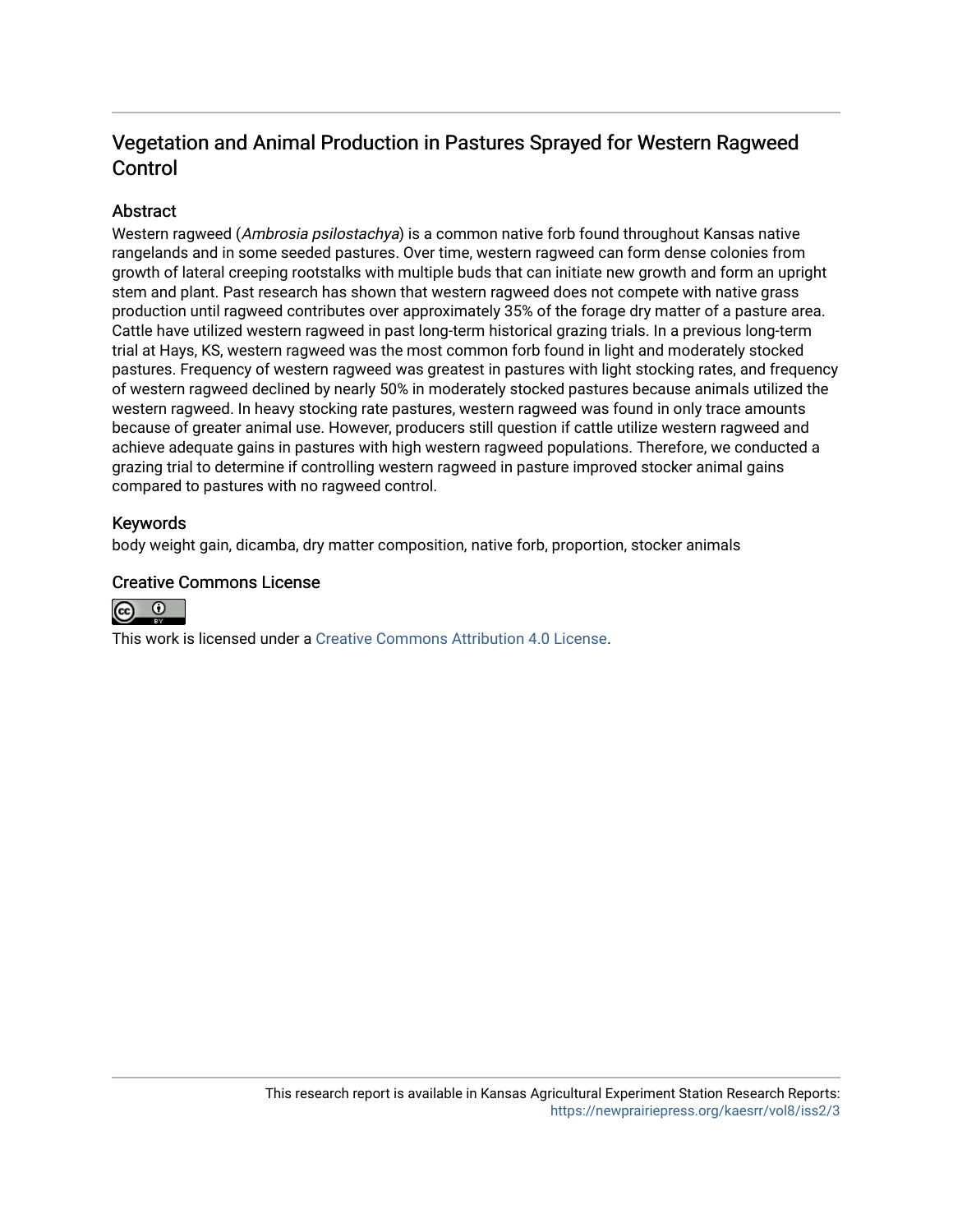

# Vegetation and Animal Production in Pastures Sprayed for Western Ragweed Control

*Keith Harmoney and John Jaeger*

## **Introduction**

Western ragweed (*Ambrosia psilostachya*) is a common native forb found throughout Kansas native rangelands and in some seeded pastures. Over time, western ragweed can form dense colonies from growth of lateral creeping rootstalks with multiple buds that can initiate new growth and form an upright stem and plant. Past research has shown that western ragweed does not compete with native grass production until ragweed contributes over approximately 35% of the forage dry matter of a pasture area. Cattle have utilized western ragweed in past long-term historical grazing trials. In a previous long-term trial at Hays, KS, western ragweed was the most common forb found in light and moderately stocked pastures. Frequency of western ragweed was greatest in pastures with light stocking rates, and frequency of western ragweed declined by nearly 50% in moderately stocked pastures because animals utilized the western ragweed. In heavy stocking rate pastures, western ragweed was found in only trace amounts because of greater animal use. However, producers still question if cattle utilize western ragweed and achieve adequate gains in pastures with high western ragweed populations. Therefore, we conducted a grazing trial to determine if controlling western ragweed in pasture improved stocker animal gains compared to pastures with no ragweed control.

## Experimental Procedures

The 8 pastures in the study averaged 35 acres in size and mostly consisted of limy upland ecological sites. Pastures were grouped in pairs to form a replicate, and one pasture of each replicate was treated with dicamba at 6 oz/acre shortly after animal stocking to control western ragweed. High percentage Angus and Angus crossbred steers and heifers were stocked at 0.9 AUM/acre for the typical season-long stocking period of May 1 through October 1. Stocking entailed 11 or 12 lightweight heifers per pasture in two replications, and 11 or 12 lightweight steers per pasture in two replications, depending on pasture size. Steer and heifer body weights were collected in May at the start of the grazing season, in mid-July at mid-season, and again in October at the end of the grazing season. Animals were corralled at dusk in pens to stand overnight without food or water and were weighed at sunrise the next morning to collect a shrunk body weight for each weigh period. Standing available herbage biomass was collected from pastures at the grazing season midpoint in July, and again at the end of the grazing season in October by clipping 10 samples from a 2-ft<sup>2</sup> frame along a transect in each pasture and separating western ragweed from grasses. Furthermore, western ragweed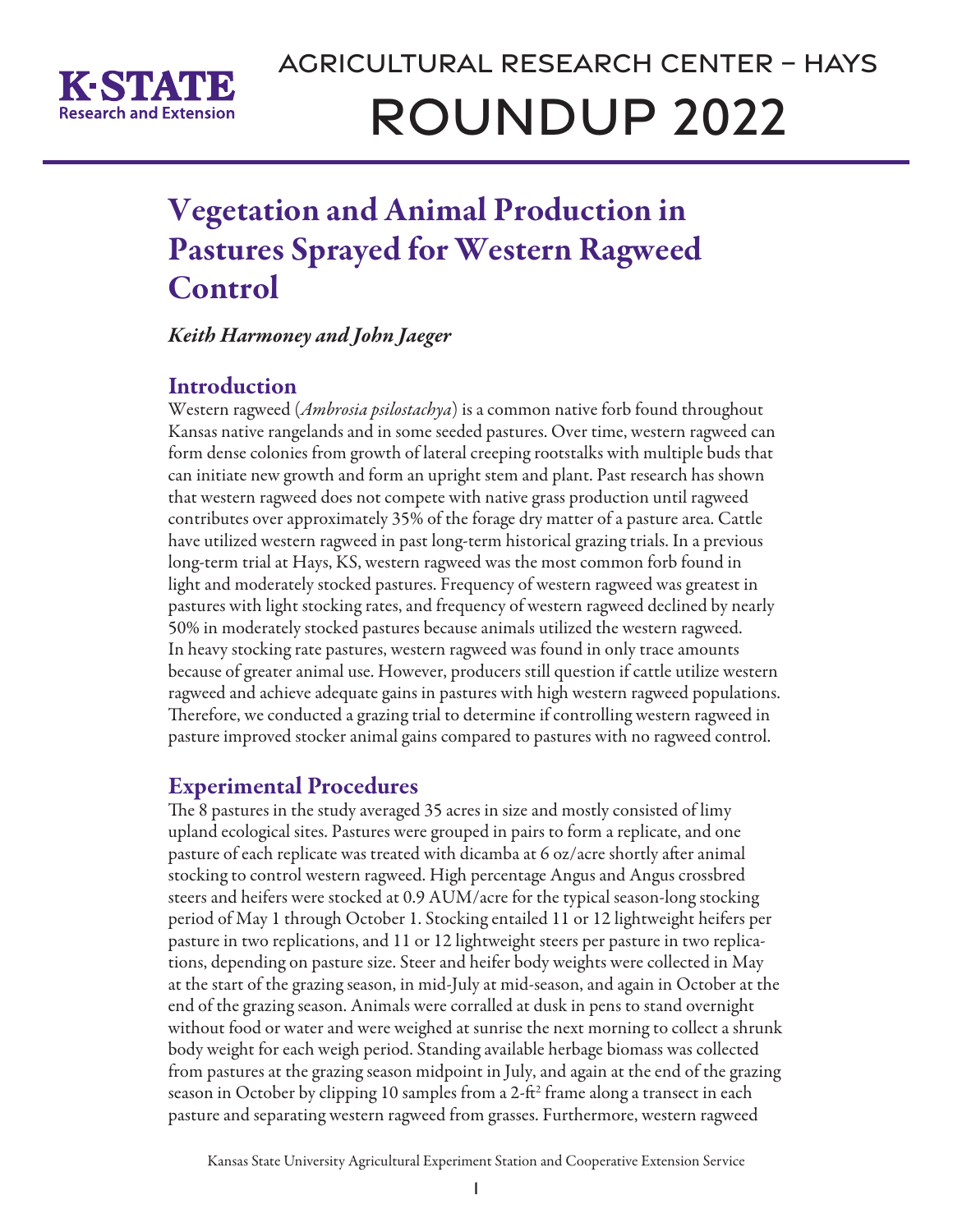#### 2022 Agricultural Research Center–Hays

plant density was measured within 10 frames measuring 2-ft<sup>2</sup> along each transect at the start of grazing in May, at the midpoint in July, and at the end of grazing in October. Western ragweed was also clipped from within 5 frames measuring 2-ft<sup>2</sup> along each transect every 2 weeks from the midpoint of grazing in July to the end of grazing in October to quantify the accumulated growth of western ragweed during the last half of the grazing season.

## Results and Discussion

Western ragweed densities in the study pastures during the year prior to the study were very high, were not different between pasture treatment groups, and averaged 11.1 plants/ft<sup>2</sup>. After dicamba was applied to half of the pastures in 2021, western ragweed control was successful. Ragweed density was much lower in sprayed pastures compared to unsprayed pastures (1.2 vs. 4.5 ragweed plants/ft<sup>2</sup>, respectively). Western ragweed plants that did survive in sprayed pastures were substantially injured and stunted, and essentially stopped growth and were desiccated prior to the end of the season. On a per acre basis, available western ragweed yield, grass yield, and total yield was not different between spray treatments in July at the mid-season (Table 1). However, western ragweed yield increased linearly as the late grazing season progressed (Figure 1). In October, at the end of the season, available ragweed yield was greater in unsprayed pastures compared to sprayed pastures (317 lb/acre vs. 0 lb/acre, respectively), as was total ragweed dry matter as a percentage of total dry matter available (14.4% vs. 0%, respectively; Table 1). Meanwhile, available grass yield (1976 lb/acre) and total yield (2135 lb/acre) were not different between spray treatments in October.

Grazing animals from both spray treatments had similar weights when placed on pasture in May, averaging 453 lb/hd (Table 2). Animals in sprayed and unsprayed pastures had similar early season gains and late season gains. Total season gain (211 lb/hd) was also similar between spray treatments, and animals averaged 664 lb/hd when removed from pasture in early October (Table 2).

Western ragweed is often viewed as a weedy forb in Kansas rangelands. Past research has shown that dense stands of ragweed can contribute up to 35% of pasture dry matter before affecting grass growth and yields. In the current study, ragweed production was greater in unsprayed pastures at the end of the grazing season, but ragweed production had no effect on grass yield or total pasture yield. Western ragweed also had no effect on stocker animal gains during the early or late grazing season. Although the spray treatment used to control western ragweed in this study was an ultra-low-cost treatment, the money spent to control the ragweed became an added production cost with no significant financial return.

## **Implications**

Western ragweed populations may vary from year to year according to weather patterns. In the current instance, the naturally occurring reduction in western ragweed density from the prior year in unsprayed pastures resulted in ragweed populations that were not great enough to produce differences in pasture yields or animal gains. Unless western ragweed composition in pastures nears the 35% level of previous research, producers will likely experience little benefit from spraying for western ragweed alone in pasture.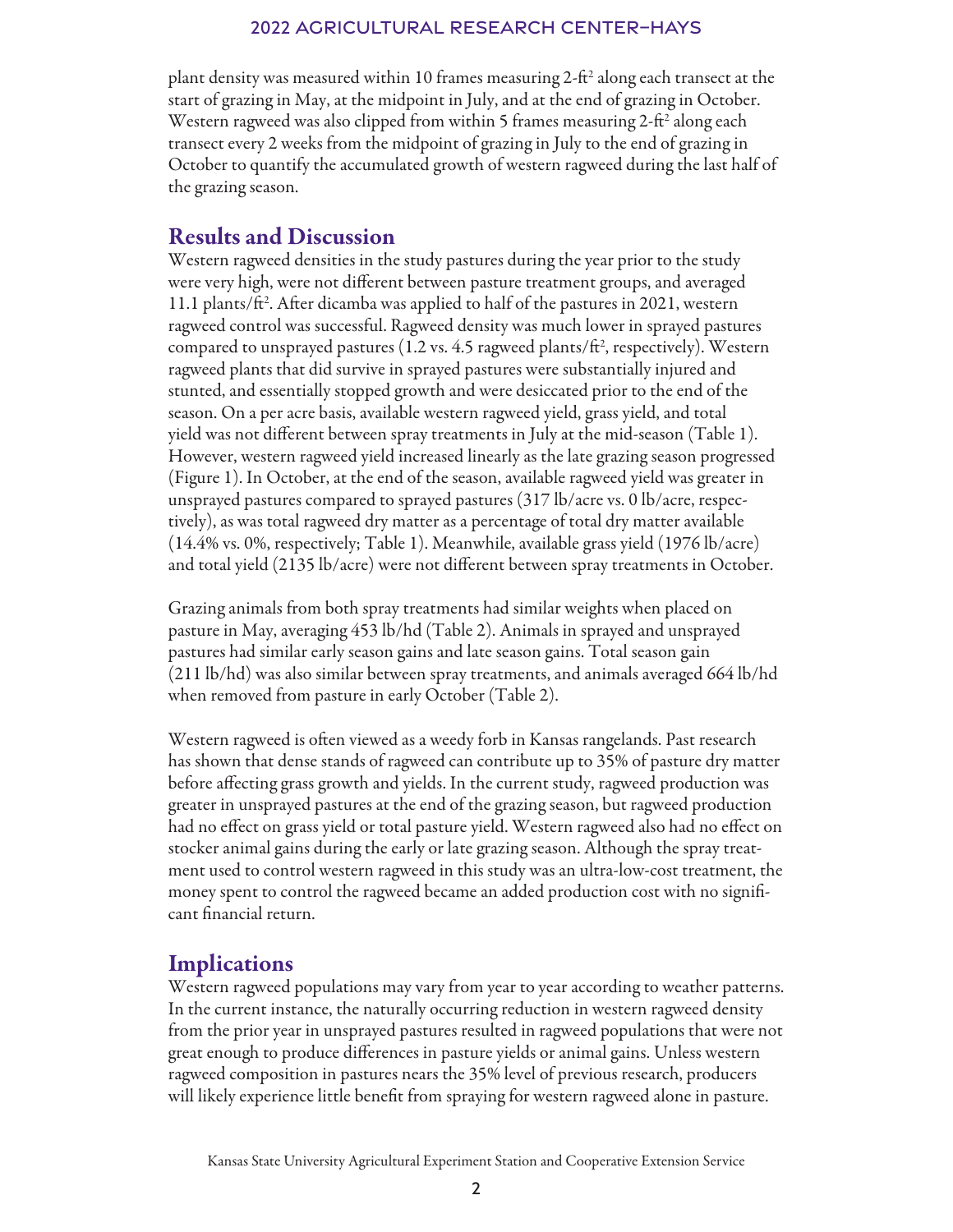## 2022 Agricultural Research Center–Hays

*Brand names appearing in this publication are for product identification purposes only. No endorsement is intended, nor is criticism implied of similar products not mentioned. Persons using such products assume responsibility for their use in accordance with current label directions of the manufacturer.*

| Table 1. Western ragweed, grass, and total available dry matter in July and October of |
|----------------------------------------------------------------------------------------|
| 2021 of pastures sprayed for western ragweed control or left unsprayed. Also shown is  |
| western ragweed as a percentage of the total dry matter composition.                   |

|           | July                             |      |      |      | October                                                 |      |      |         |
|-----------|----------------------------------|------|------|------|---------------------------------------------------------|------|------|---------|
|           |                                  |      |      |      | Ragweed Grass Total Ragweed Ragweed Grass Total Ragweed |      |      |         |
|           | ------ Dry matter, $lb/a$ ------ |      |      | $\%$ | ------ Dry matter, lb/a ------                          | $\%$ |      |         |
| Sprayed   |                                  | 1725 | 1728 | 0.2  | $*$ 0                                                   | 2003 | 2003 | $*0.0*$ |
| Unsprayed | 117                              | 1703 | 1820 | 6.6  | $*317$                                                  | 1950 | 2268 | $*14.0$ |
| Average   | 60                               | 1714 | 1774 | 3.4  | 159                                                     | 1976 | 2135 | 7.0     |

\*Indicates values in a column are significantly different between spray treatments at *P* ≤ 0.10.

Table 2. Animal body weight and body weight gain during the 2021 grazing season in pastures sprayed for western ragweed control or left unsprayed

|           |            | Animal weights |         |       | Animal gains |              |  |  |  |  |
|-----------|------------|----------------|---------|-------|--------------|--------------|--|--|--|--|
|           | May        | July           | October | Early | Late         | <b>Total</b> |  |  |  |  |
|           | $-lb/hd -$ |                |         |       |              |              |  |  |  |  |
| Sprayed   | 453        | 573            | 665     | 92    | 120          | 213          |  |  |  |  |
| Unsprayed | 454        | 573            | 663     | 90    | 119          | 209          |  |  |  |  |
| Average   | 453        | 573            | 664     | 91    | 120          | 211          |  |  |  |  |